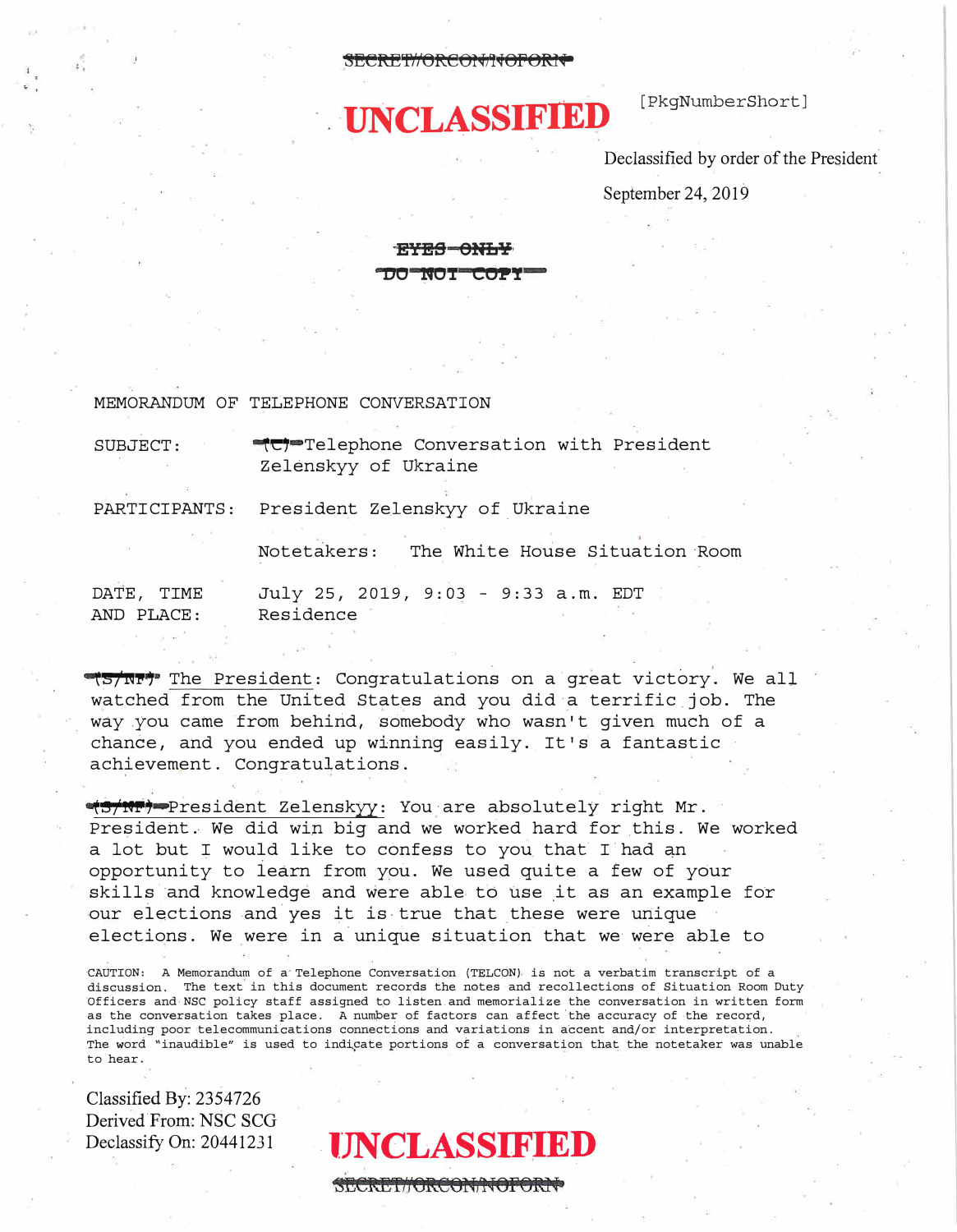### <sup>2</sup> UNCLASSIFIED

achieve a unique success. I'm able to tell you the following; the first time, you called me to congratulate me when I won my presid�ntial election, and the second time you are now calling me when my party won the parliamentary election. I think I should run more often so you can call me more often and we can talk over the phone more often.

 $\overline{\phantom{x}}$  The President: [laughter] That's a very good idea. T think your country is very happy about that.

(S/NF) President Zelenskyy: Well yes, to tell you the truth, we are trying to work hard because we wanted to drain the swamp here in our country. We brought in many many new people. Not the old politicians, not the typical politicians, because we want to have a new format and a new type of government. You are a great teacher for us and in that.

 $\sqrt[4]{3+11}$  The President: Well it's very nice of you to say that. I will say that we do a lot for Ukraine. We spend a lot of effort and a lot of time. Much more than the European countries are doing and they should be helping you more than they are. Germany does almost nothing for you. All they do is talk and I think it's something that you should really ask them about. When I was speaking to Angela Merkel she talks Ukraine, but she doesn't do anything. A lot of the European countries are the. same way· so I think it's something you want to look at but the United States has been very very good to Ukraine. I wouldn't say that it's reciprocal necessarily because things are happening that are not good but the United States has been very very . good to Ukraine.

(3/NF) President Zelenskyy: Yes you are absolutely right. Not only 100%, but actually 1000% and I can tell you the following; I did talk to Angela Merkel and I did meet with her. I also met and talked with Macron and I told them that they are not doing quite as much as they need to be doing·on the issues with the sanctions. They are not enforcing the sanctions. They are not working as much as they should work for Ukraine. It turns out<br>What is a control of the control of the control of the control of the control of the control of the control of that even though logically, the European Union should be our biggest· partner but technically the United States is a much bigger partner than the European Union and I'm very grateful to you for that because the United States is doing quite a· lot for Ukraine. Much more than the European Union especially when we are talking about sanctions against the Russian Federation. I would also like to thank you for your great support in the area of defense. We are ready to continue to cooperate for the next steps specifically we are almost ready to buy more Javelins from the United States for defense purposes.



 $\overline{\phantom{a}}$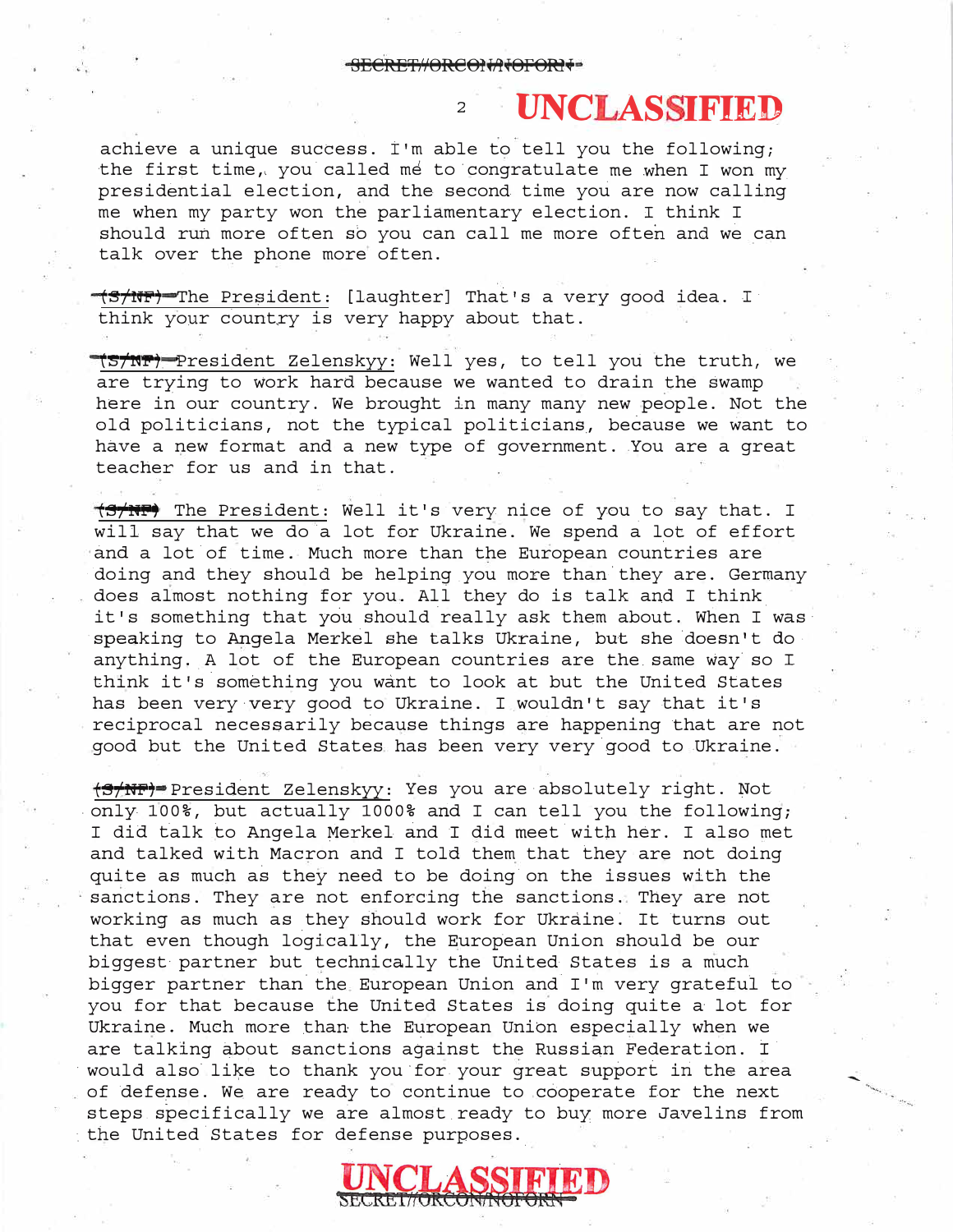3 .

## UNCLASSIFIED

•(S/NP) The President: I would like you to do us a favor though because our country has been through a lot and Ukraine knows a lot about it. I would like you to find out what happened with this whole situation with Ukraine, they say Crowdstrike ... I quess you have one of your wealthy people... The server, they say Ukraine has it. There are a lot of things that went on, the whole situation. I think you're surrounding yourself with some of the same people. I . would like to have the Attorney General call you or your people and I would like you to get to the bottom of it. As you saw yesterday, that whole nonsense ended with a very poor performance by a man named Robert Mueller, an incompetent performance, but they say a lot of it started with Ukraine. Whatever you can do, it's very important that you do it if that's possible.

(C) President Zelenskyy: Yes it is very important for me and everything that you just mentioned earlier. For me as a President, it is very important and we are open for any future cooperation. We are ready to open a new page on cooperation in relations between the United States and Ukraine. For that purpose, I just recalled our ambassador from United States and he will be replaced by a very competent and very experienced ambassador who will work hard on making sure that our two nations are getting closer. I would also like and hope to see him having your trust and your confidence and have personal relations with you so we can cooperate even more so. I will<br>rexecuelly tell you that one of my escistants speke with My personally tell you that one of my assistants spoke with Mr. Giuliani just.recently and we are hoping very much that Mr. Giuliani will be able to travel to Ukraine and we will meet once he comes to Ukraine. I just wanted to assure you once again that you have nobody but friends around us. I will make sure that I surround myself with the best and most experienced people. I also wanted to tell you that we are friends. We are great friends and you Mr. President have friends in our country so we can continue our strategic partnership. I also plan to surround myself with great people and in addition to that investigation, I guarantee as the President of Ukraine that all the investigations will be done openly and candidly. That I can assure you.

 $(3/MF)$  The President: Good because I heard you had a prosecutor who was very good and he was shut down and that's really unfair. A lot of people are talking about that, the way they shut your �ery good prosecutor down and you had some �ery bad people involved. Mr. Giuliani is a highly respected man. He was the\_ mayor of New York City, a great mayor, and I would like him to

UNCLASSHRHED:

**�l!Ctffl'fHO!tCOM;'HOPO!ttf**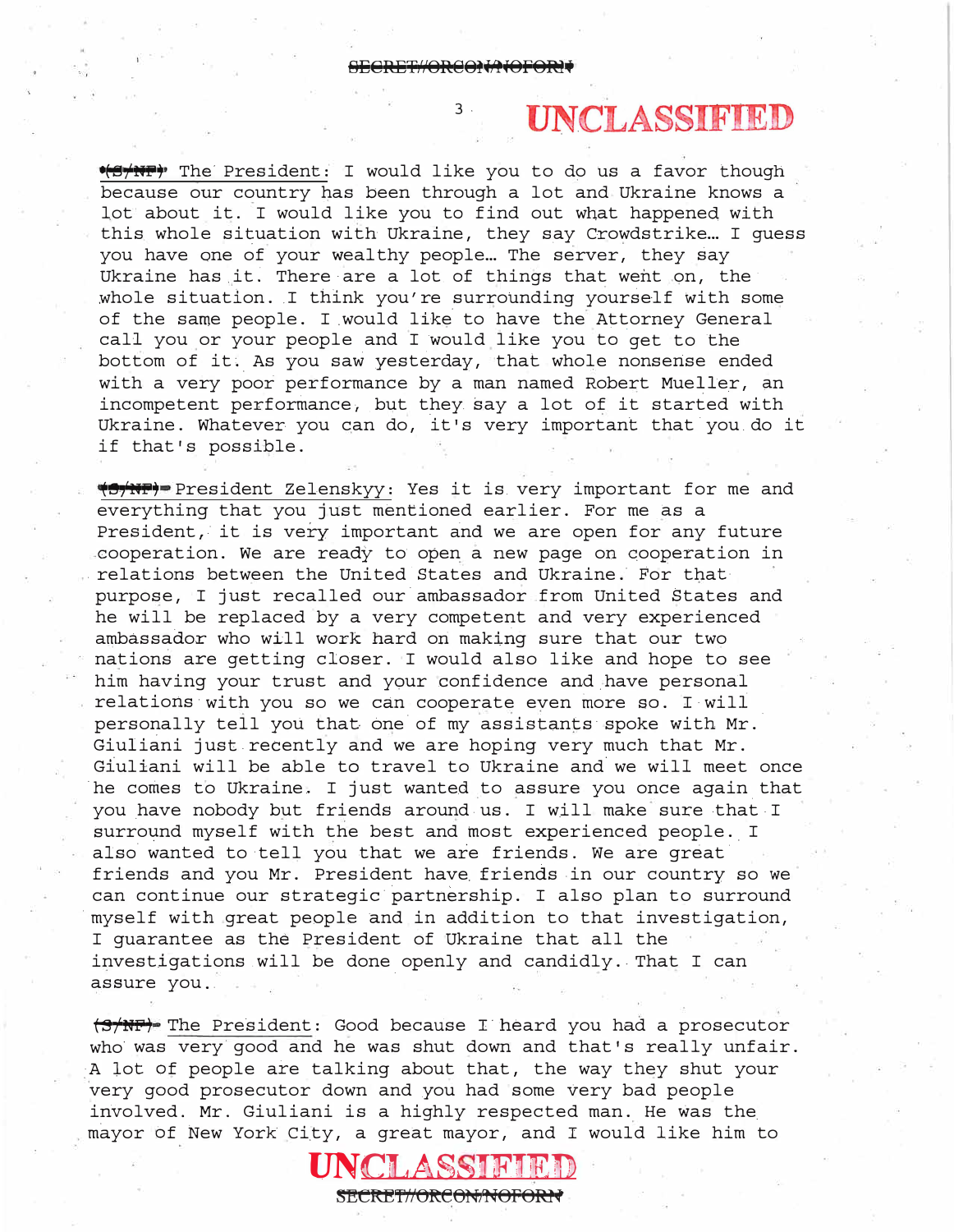#### **SECRET//ORCON/NOFORN+**

4

### UNCLASSIBING

call you. I will ask him to call you along with the Attorney General. Rudy very much knows what's happening and he is a very capable guy. If you could speak to him that would be great. The former ambassador from the United States, the woman, was bad news and the people she was dealing with in the Ukraine were bad news so I just want to let you know that. The other thing, There's a lot of talk about Biden's son, that Biden stopped the prosecution and a lot of people want to find out about that so whatever you can do with the Attorney General would be great. Biden went around bragging that he stopped the prosecution so if you can look into it... It sounds horrible to me.

(S/NF) President Zelenskyy: I wanted to tell you about the prosecutor. First of all I understand and I'm knowledgeable about the situation. Since we have won the absolute majority in our Parliament, the next prosecutor general will be 100% my person, my candidate, who will be approved by the parliament and will start as a new prosecutor in September. He or she will look into the situation, specifically to the company that you mentioned in this issue. The issue of the investigation of the case is actually the issue of making sure to restore the honesty so we will take care of that and will work on the investigation of the case. On top of that, I would kindly ask you if you have any additional information that you can provide to us, it would be very helpful for the investigation to make sure that we administer justice in our country with regard to the Ambassador to the United States from Ukraine as far as I recall her name was Ivanovich. It was great that you were the first one who told me that she was a bad ambassador because I agree with you 100%. Her attitude towards me was far from the best as she admired the previous President and she was on his side. She would not accept me as a new President well enough.

(3/MF) The President: Well, ·she' s going tO go through some things. I will have Mr. Giuliani give you a call and I am also going to have Attorney General Barr call and we will get to the bottom of it. I'm sure you will figure it out. I heard the prosecutor was treated very badly and he was a very fair prosecutor so good luck with everything. Your economy is goingto get better and better I predict. You have a lot of assets. It's a great country. I have many Ukrainian friends, their incredible people.

. . . .

(B/MF�- President Z�lenskyy: I would like to tell you that I also have quite a few Ukrainian friends that live in the United States. Actually last time I traveled to the United States, I stayed in New York near Central Park and I stayed at the Trump

**SECRET/JORCON/NOPORN**